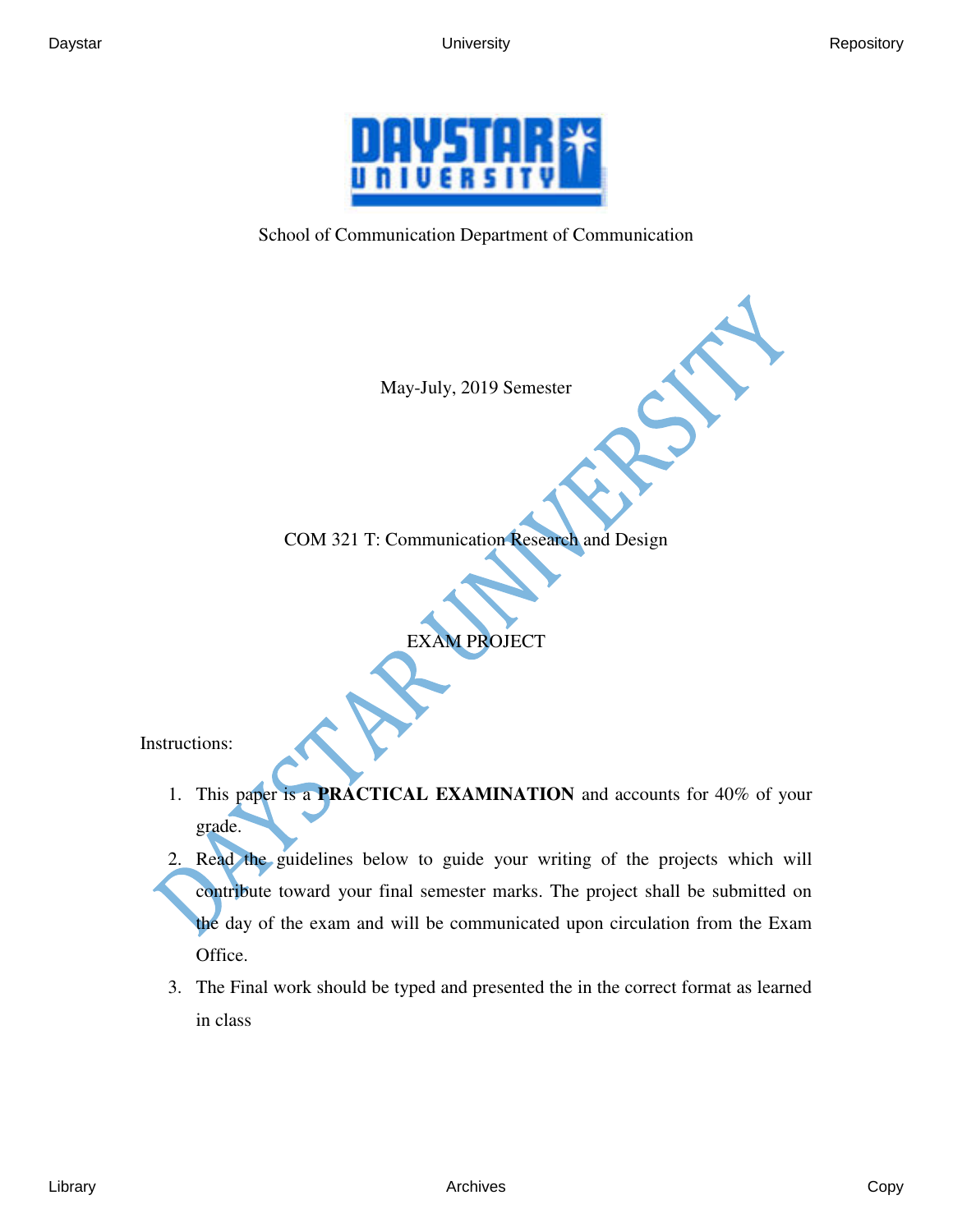At the end of the semester, students will submit a research paper, comprising of a welldesigned and articulated chapter one to chapter five of their research. The final research paper will be on an important area relevant to the field of communication and society/individual, related to what has been discussed in class. In groups of three, you will choose a common topic to research on. This topic will be discussed in class before you continue with your paper. After that, you will construct a proper proposal, select a sample, and collect data that you will then analyse with statistics appropriate to your measurements.

### **ASSESSMENT & GRADING**

CHAPTER ONE- **(25 marks)** This is a brief introduction to the research problem inferred as result of observations, previous studies, political or social phenomenon or developments related to communication. The core of this chapter is the problem statement/research gap (The "why" you are conducting the study). Also, include research questions to be investigated, purpose of the study, significance/ implications of the topic under study (How will your study help in adding to the existent body of knowledge, address debates and problems or help in decision- making?), scope of the study, limitations and delimitations, and definition of key terms.

The researchers (group members) are therefore expected to:

- 1. Identify the research problem, a proper problem analysis and a well-defined statement of the problem (3-4 paras).
- 2. Formulate the objectives, research questions, describe the scope of the study, and highlight the significance of the study, limitations and delimitations of the study.

CHAPTER TWO: Literature Review **(15 marks).** Chapter two presents and discusses what has been written related to topics relevant to the research topic. By examining what others have researched and written, students will also be demonstrating the existence of an aspect of the field that has not been explored, a gap which the study is intended to address. Within the literature review, students should present the theoretical and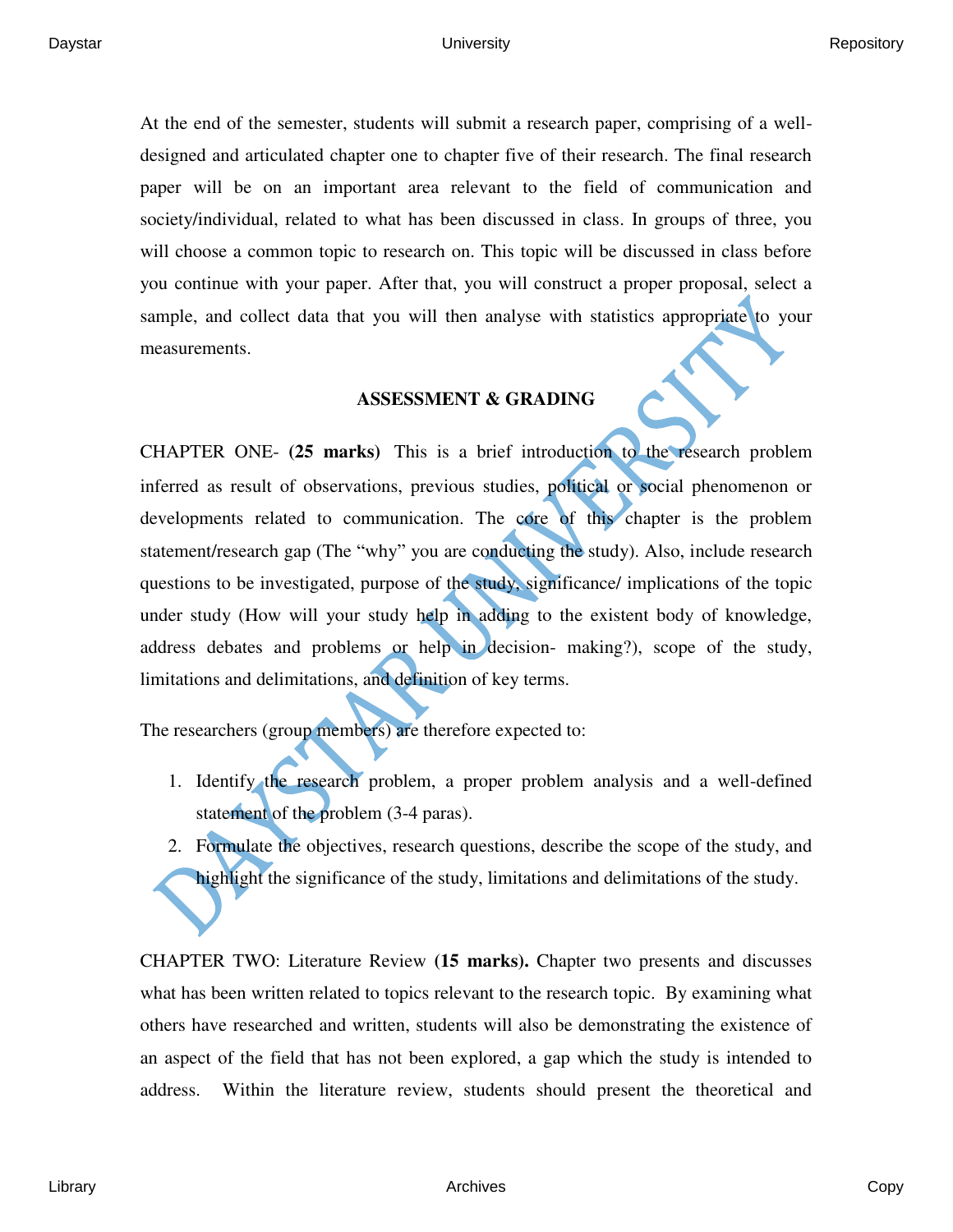conceptual frameworks that will guide their research.

Present a comprehensive list of the books, journals, Internet sites, databases, newspaper articles etc. Include these in a complete bibliography at the end of the paper.

- 1. Identifying relevant literature sources. The researcher will be required to source for literature and use the sources will write brief paragraphs on important information found in the sources that is related to the study. These sources should include both empirical and general literature review sources. Your paragraphs should be constructed in the form of academic writing and proper flow of conversation.
- 2. Literature review section: In this section, the student will also show the literature supports the study. One is at liberty to argue against assertions by scholars that contradict or oppose the study. This section will be divided into sub-section as guided by the research objectives.
- 3. Discussion: the researchers will be expected to provide their own view in regard to the literature materials provided in the literature review section. The research either agrees or disagrees with the authors/literature provided in the section.

CHAPTER THREE- Methodology **(18 marks).** This chapter should include a detailed description of the methodology to be utilized. Selected research methods should be appropriate to the research problems and questions identified in chapter one. Reasons for choosing the specific methods should be defended, and an explanation provided for why alternative methods are not selected.

Describe in detail the methodology and ethical concerns, explain the methodology including research design, sampling, research tool and data analysis procedure. Provide a detailed description of the method/s to be used for the research problem(s) under study. The techniques of data collection including regardless of the method (Survey, Content Analysis, and In-depth Interviews)

APA GUIDELINES AND PAPER FORMAT: (12 marks) Fee Overall organization of

Library Archives Copy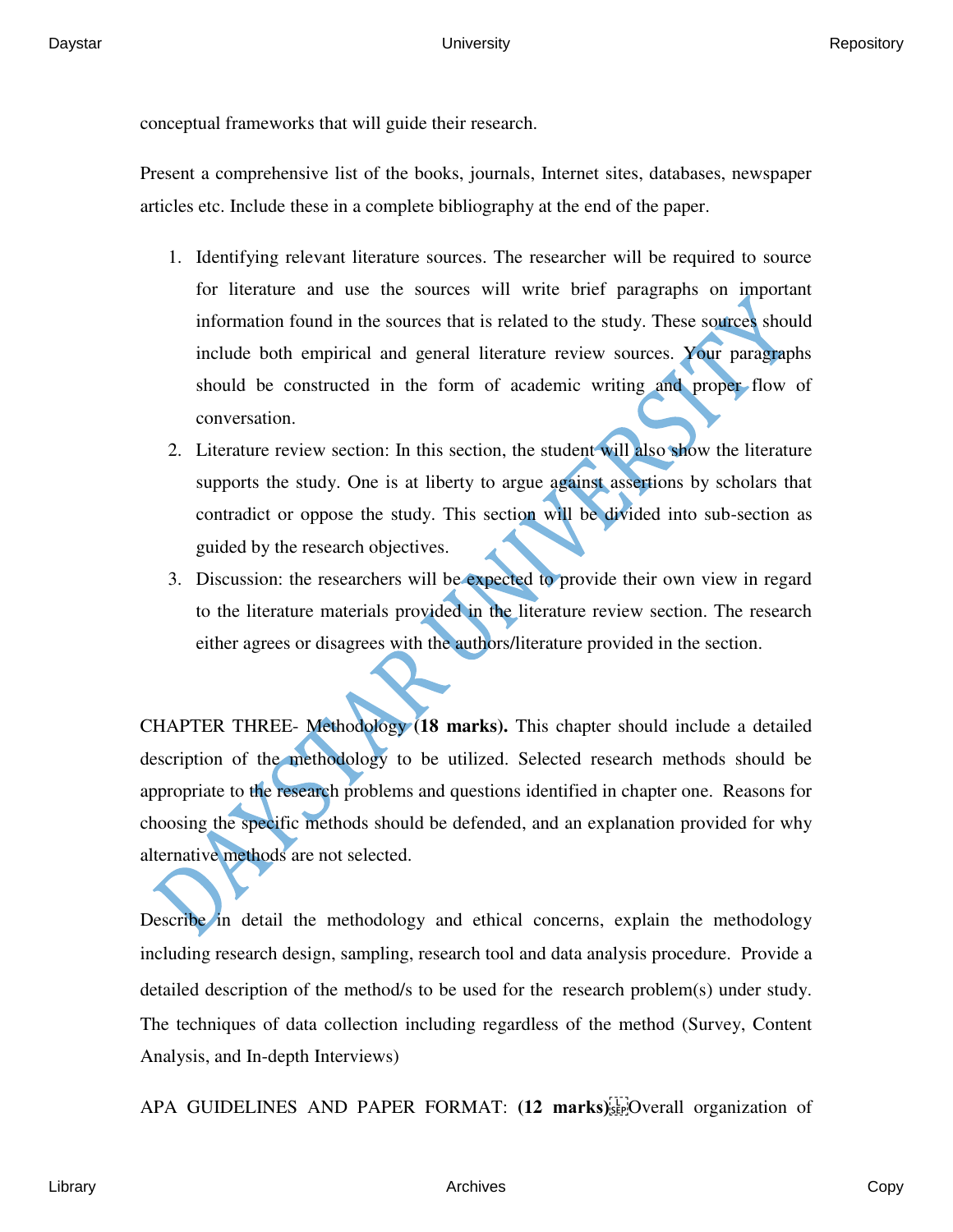research proposal, from the cover page, margins, table of contents and everything else that constitutes a well written academic report. APA writing style should be followed and adhered to in the whole document. This includes in-text citations, reference page, language use, and mechanics (use of bold, italics, labelling tables and figures),

RESEARCH TOOL/ FERENCE LIST: **(10 marks)** This includes the tools/instruments used in data collection such as questionnaires, interviews guide, code sheets, observation guide, focus group guide. In addition to proper APA reference list and appendices

# **PROJECT GUIDELINES**

## CHAPTER ONE: INTRODUCTION AND BACKGROUND TO THE STUDY

Chapter one should include the following sections

- 1. Introduction and Background: Brief introduction to the research topic. The section should end with an overview of the chapter. Thereafter, present the need for the research including a historical background of the subject under study.
- 2. Statement of the Problem: This should be specific to the problem being addressed and supported by some literature to justify the reason for the study. The problem should be clearly identified as a gap that needs to be addressed.
- 3. Purpose of the Study: A precise statement, not more than two sentences.
- 4. Objectives of the Study: A breakdown of the purpose of the study into specific measurable tasks. The researchers should form three – four objectives.
- 5. Research Questions: These are derived from the objectives. Research objectives in form of questions.
- 6. Significance of the Study: A statement of who would benefit from the study and in what ways. Articulate the need for the study and how scholarship would benefit from it. Key stakeholders should be identified in addition to contribution to scholarship.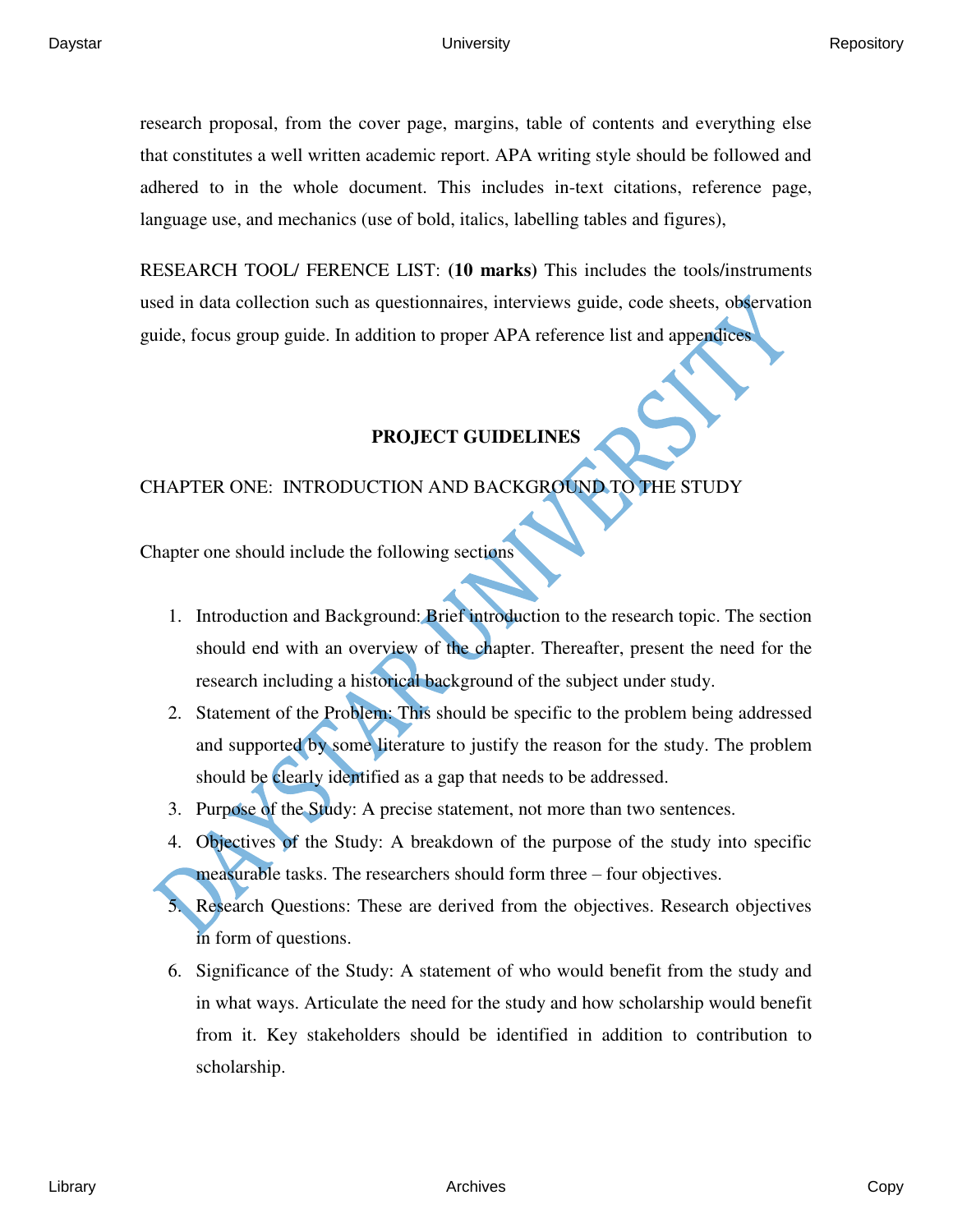- 7. Scope of Study: This should indicate the purposeful parameters placed around the research with proper justifications. This could be based on geographical (school in Nairobi county) or sectorial (governmental and non-governmental organizations) restriction.
- 8. Limitations and Delimitations of the Study: Limitations are potential drawbacks or shortfalls of a particular study which are beyond researcher's control but which can negatively affect the results of the study if nothing is done about them. Delimitations are measures put forth to overcome the limitations.
- 9. Definition of Terms: Operational terms for a specific research should be defined. The definitions should be derived from the literature in the discipline and then operationalized if necessary.

# CHAPTER TWO: LITERATURE REVIEW

Chapter Two should include the following:

- 1. Introduction: One para providing on the expectations of the chapter
- 2. General Literature Review: present an understanding and discussion of the past and related studies. The researcher should analyzed and cite the literature and its sources. The literature review is important as it correlates with the objectives and the significance of the study.
- 3. Discussion: researchers own view of the literature analysed in the literature review section. Do you agree/disagree with the cited literature in the above section?

## CHAPTER THREE: METHODOLOGY

Chapter Three should include the following:

1. Introduction